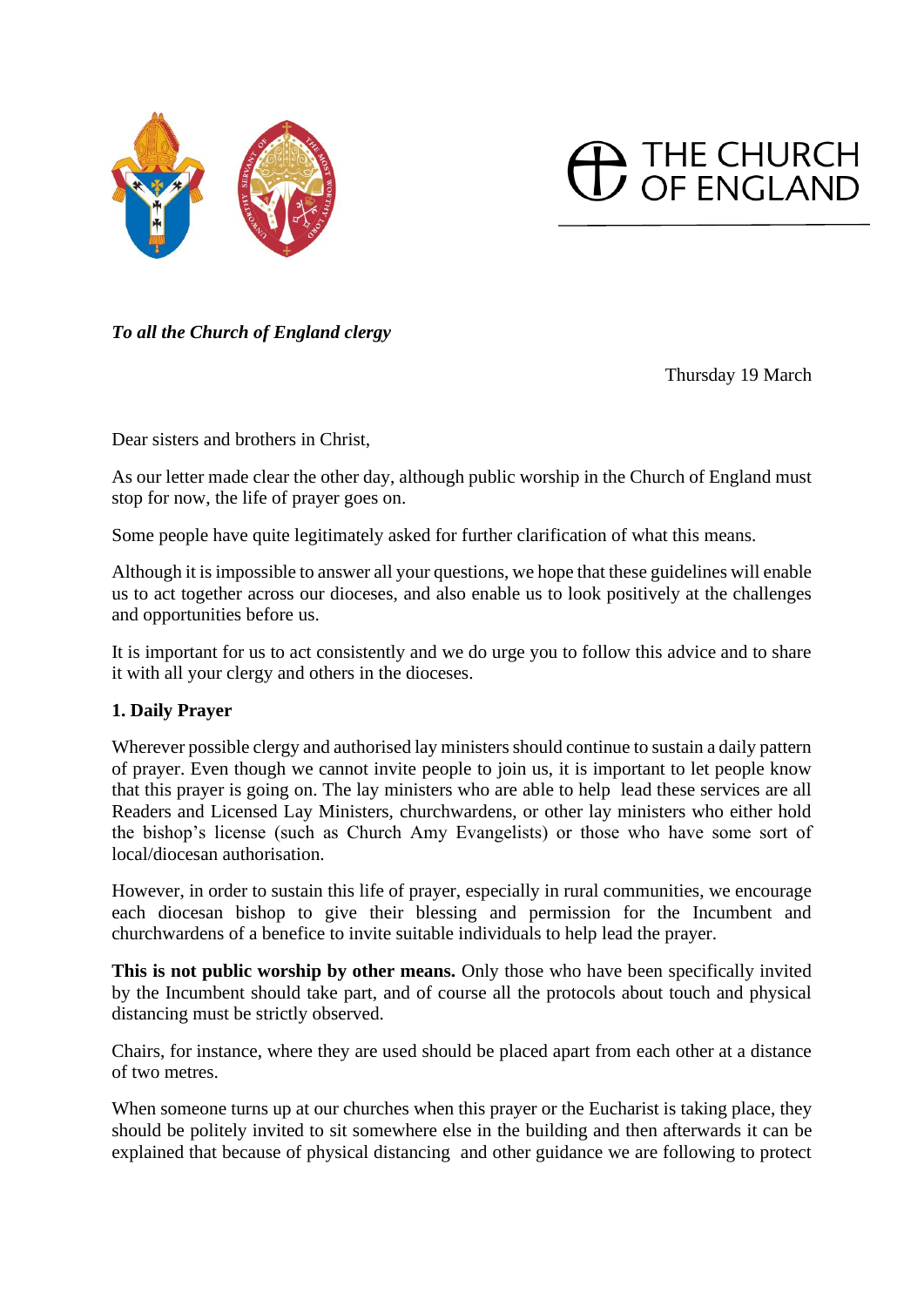people public worship is not taking place, but that they and the whole community is being prayed for.

# **2. Live streaming**

Some of you have already found ways of live streaming your worship. If you have a smart phone, the technology is not so difficult to master. However, there is information about churches that live stream their worship on the Church of England website (https://www.churchofengland.org/more/media-centre/coronavirus-covid-19-guidancechurches), and where cathedrals or parish churches are live streaming morning and evening prayer every day, please let your parishes know this is available and do add services and events to www.AChurchNearYou.com.

## **3. The Eucharist**

Some parishes will continue with a daily Eucharist. Again, the protocols of refraining from touch, distancing ourselves from each other, sharing the peace differently, and only receiving Holy Communion in one kind remain.

The Eucharist is, sadly, no longer a public act of worship. Therefore, only the priest and one or two others should participate, though the Eucharist itself is offered for the whole people of God and for the whole parish, and for the wider community.

Not receiving holy communion is a serious loss for the people we serve, and we must acknowledge this. There is information on the Church of England website about what is called **'spiritual communion'.** Please encourage people to use this service at home.

Furthermore, we need to encourage our people to rise to the challenge that even though they cannot receive Christ in the sacraments in the way they are used to, they can be the presence of Christ in their homes and their communities, and they can be a praying presence wherever they are and whatever their circumstances.

### **4. Other resources**

Other resources for worship at home are available on the Church of England website and we are sure you are providing resources in your diocese.

### **5. The occasional offices**

Baptisms, weddings and funerals are having to be conducted very differently. Please consult the advice on the Church of England website about what to do. This advice is being updated every day.

Further liturgies are being worked on especially in relation to short funerals and memorial services.

### **6. Being a people of prayer**

This is probably the greatest challenge and the greatest opportunity of all. As we said in our letter earlier this week: "Being a member of the Church of England is going to look very different in the days ahead. Our life is going to be less characterised by attendance at church on Sunday, and more characterised by the prayer and service we offer each day."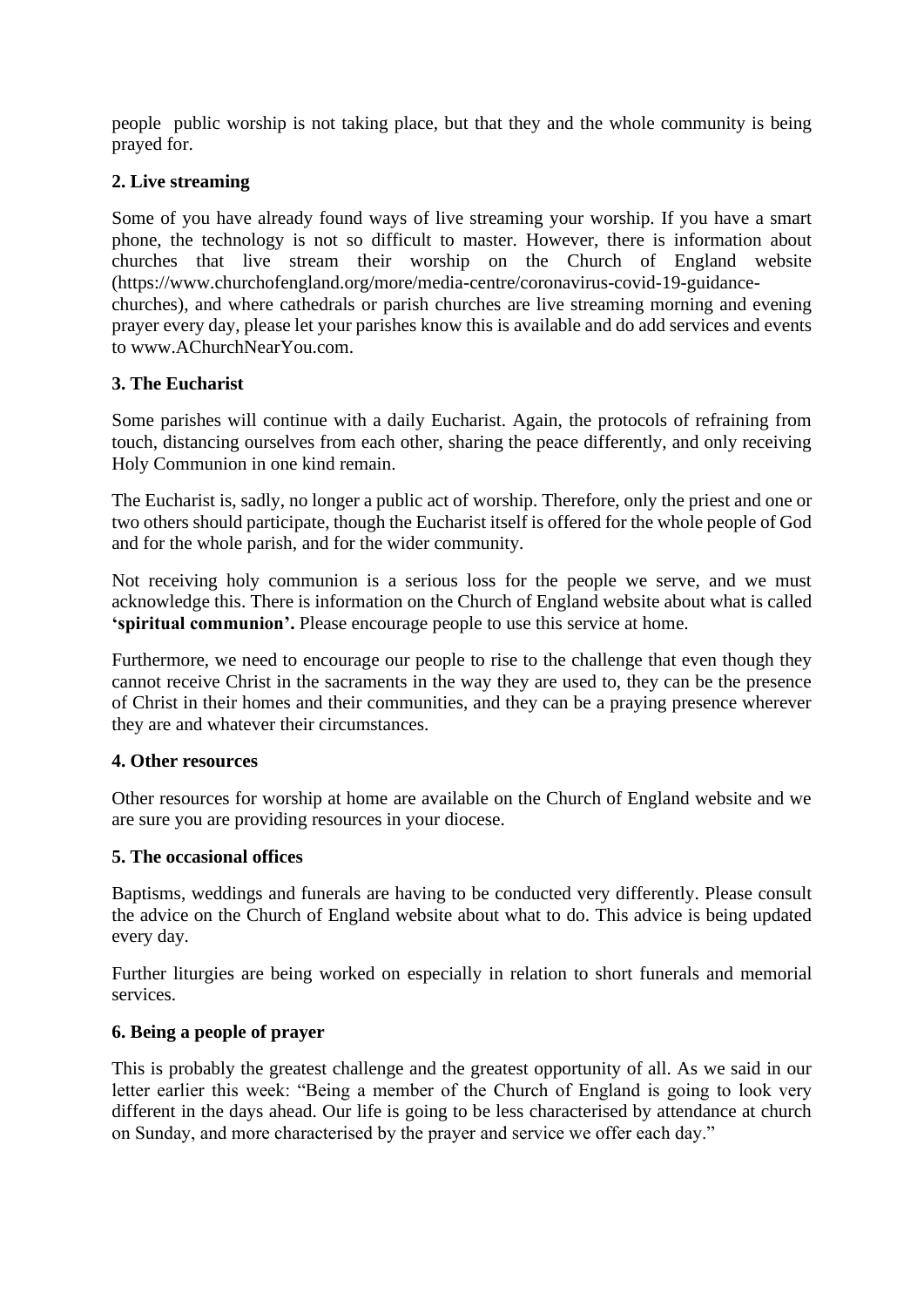As well as the online resources that we have referred to above, please take every opportunity to provide help and encouragement to the people in your diocese, enabling them to be rooted in a daily rhythm of prayer.

Encourage families to pray together and to use resources such as those provided for Thy Kingdom Come to ensure our faith is alive in our homes and houses. In this regard we have much to learn again from our Jewish brothers and sisters. Let us make our homes alive with our prayers and our hopes.

The cancellation of meetings and services has probably given us all more unscheduled time than we are used to. Perhaps we should use this time to deepen our own prayer life and think about how our dioceses can produce resources for prayer, both for the church, but also for the wider community.

Everyone is feeling very anxious at the moment. Many are fearful. Even though we cannot invite people to our church services, let us make sure our buildings are open, and people know they can come and spend time in church on their own, or with a loved one. Make sure there are prayer resources for people to use. Make sure that the fact that the building is open is wellpublicised.

Further government guidance may even prevent us from offering our buildings in this way. But while we can, let us enable people to come in this way (please see attached notes on keeping safe in this regard).

## **7. Being a people of love**

It is a remarkable strength of the church how much we do to ensure the life of communities flourish and the work we do with the most vulnerable and marginalised. Now more than ever we need to be alongside people in safe and appropriate ways. You will we know be ensuring people are taking their normal lead in neighbourhood initiatives and connecting with the elderly and those in real need.

As those who understand we are loved by God, however hard we find that personally to accept we are also those who need to show love to other in practice and in our daily lives.

# **8. Holy Week & Easter**

Our celebration of Easter this year is going to feel very strange as we will not be able to get together in the way we would wish. But Holy Week could be a profound experience of walking the way of the cross and experiencing the isolation that Jesus experienced as everyone fell away and he faced the cross alone. We need to think about how we can provide resources to help people walk the way of the cross at home. If you have any ideas that you wish to share more widely, or resources you have developed for people to use at home or online, please let us know. For example, the book Walking the Way of the Cross: Prayers and Reflections on the Biblical Stations of the Cross (Stephen Cottrell, Philip and Paula Gooder) and others like it, will come into their own this year.

# **8. Outside worship**

Finally, some people have asked whether the suspension of public worship in our church buildings also includes acts of worship organised outside. It does. In order to slow the progress of the coronavirus and to enable our health service to deal with the massively increased demand